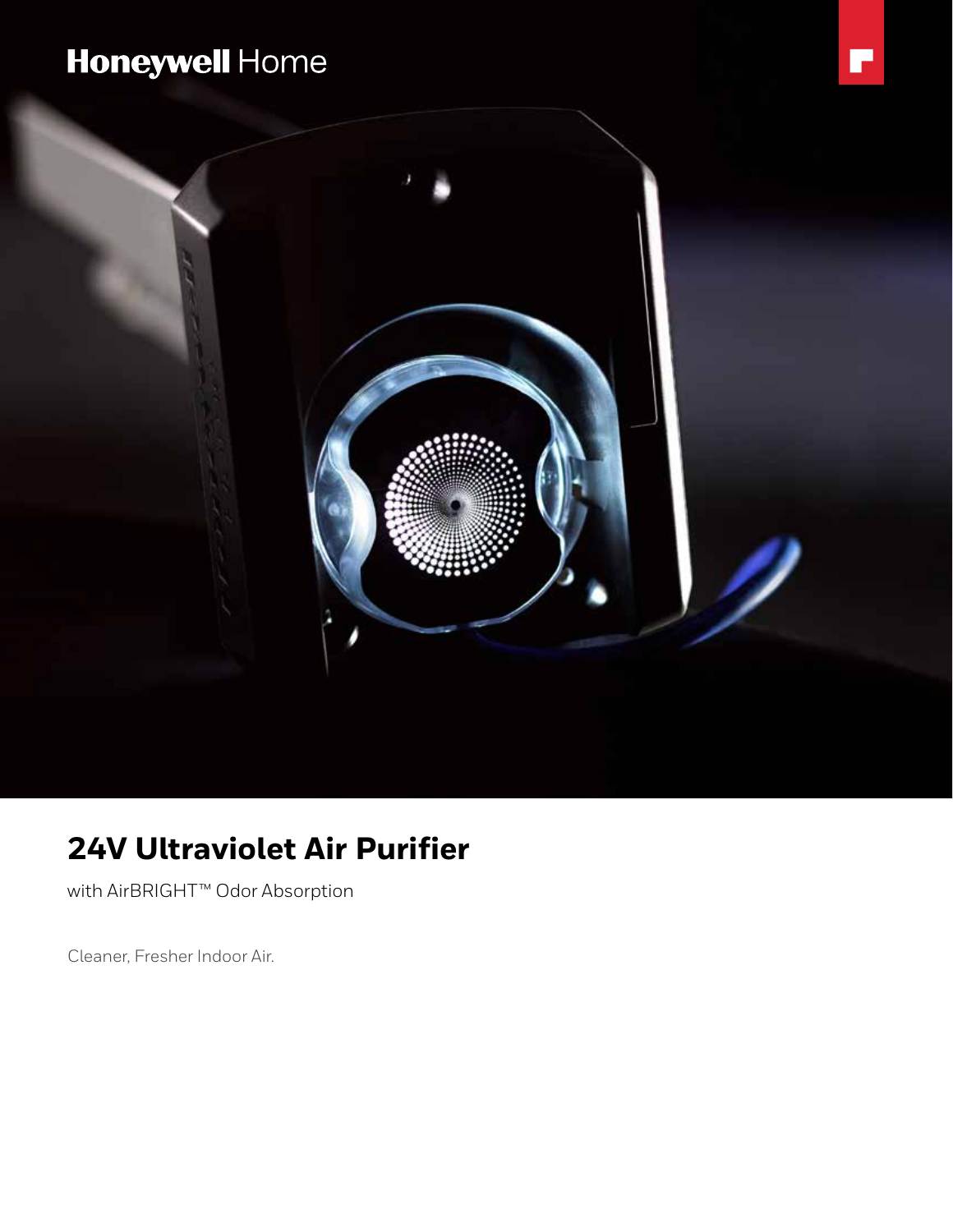**Today's tight, well-insulated homes can trap unwanted particles like mold spores, odors and volatile organic compounds inside, where they're circulated by the heating and cooling system.**

The Honeywell Home 24V Ultraviolet Air Purifier with AirBRIGHT<sup>™</sup> Odor Absorption uses ultraviolet light to help clear the air.

This system not only opens the door to providing cleaner air for your customers, it helps get rid of odors and can also set the stage for selling additional indoor air quality (IAQ) products and controls.

Homeowners will appreciate the fact that this similar type of light has been used by hospitals and restaurants for years to help disinfect and prevent the spread of germs. Now you can offer customers similarly safe and trusted technology.

The Honeywell Home 24V Ultraviolet Air Purifier system is highly recommended for homes and families with:

- Odors caused by pets, cooking and other sources
- Concern for maintaining energy efficiency
- Air conditioning
- A humid climate
- A home that has windows and doors that stay closed for extended periods

### A System to help protect the Homeowner's Haven.

#### **HIGHLY EFFECTIVE**

Our 24V UV Air Purifier system eliminates up to 99 percent 2 of mold spores on the air conditioning coil, helping to maintain system efficiency and airflow. Your customers will experience increased comfort and efficiency, and you'll enjoy customer satisfaction, referrals, and additional sales opportunities.

AirBRIGHT™ odor absorption works in your duct system to capture odor-causing airborne particles and transform them into harmless water vapor. $3$  Because the UV light cleans and regenerates the cells, the AirBRIGHT system is virtually maintenance free.

#### **SAFE AND SIMPLE**

You don't have to worry when installing our Ultraviolet Air Purifier system. The sealed unit design and safety features help protect against accidental contact with ultraviolet rays.

Using the Ultraviolet Air Purifier system is easy for homeowners, too. They just go about their daily routines letting the system do all the work.

#### **ENERGY AND ECO-FRIENDLY**

Gain energy efficiency with the Honeywell Home 24V Ultraviolet Air Purifier system by keeping the heating and cooling system clean.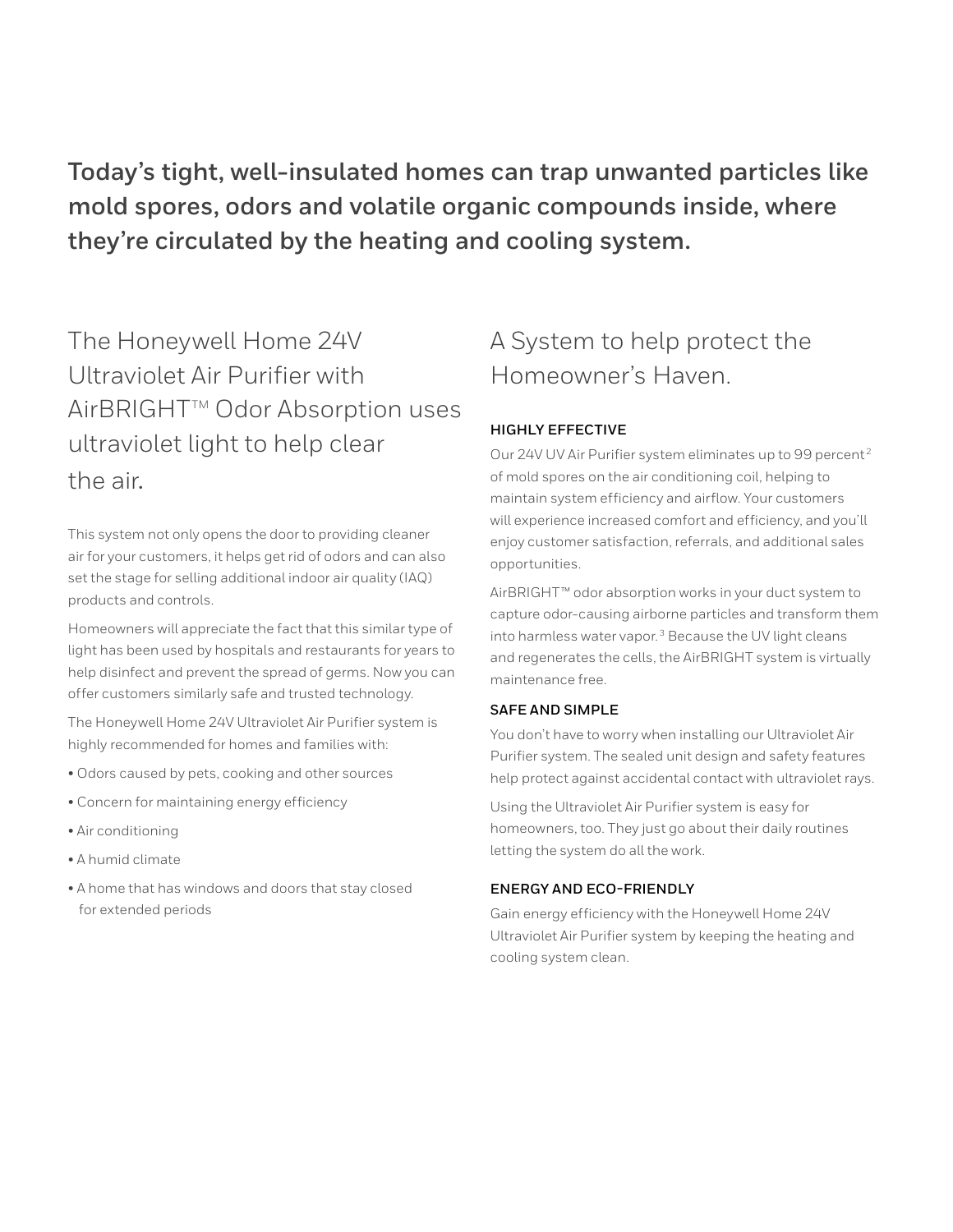



The Honeywell Home 24V Ultraviolet Air Purifier system takes Resideo installation ease to a new level. You'll have more flexibility than ever before because the system can be installed internally or externally – thus extending your reach and giving you more sales opportunities. Since the system runs on 24V there will rarely be a need to have an electrician assist with the install saving the homeowner time and money.



*External Mount - Left: SnapLamp™ replacement bulbs literally make replacement a snap, allowing you to offer a quick service and source of recurring revenue.*

*Internal Mount- Right: Easy to install, comes equipped with UV-protected sight glass helping to prevent accidental contact with UV rays.*



### Build Your Business Through Combining Offerings

Once you're "in the door" and customers are interested in learning more about energy efficiency and indoor air quality, it's a perfect time to present them with the full range of Honeywell Home IAQ systems, including:

- Whole-House Air Cleaners
- Whole-House Humidifiers
- Whole-House Dehumidifiers
- Whole-House Ventilation Systems.
- UV air purification
- Odor absorption

### Trusted Support

In addition to our complete portfolio of residential control and IAQ products, we are committed to providing you with industry leading support. Install the Ultraviolet Air Purifier system with confidence. Every system is backed by a 5-Year Warranty.